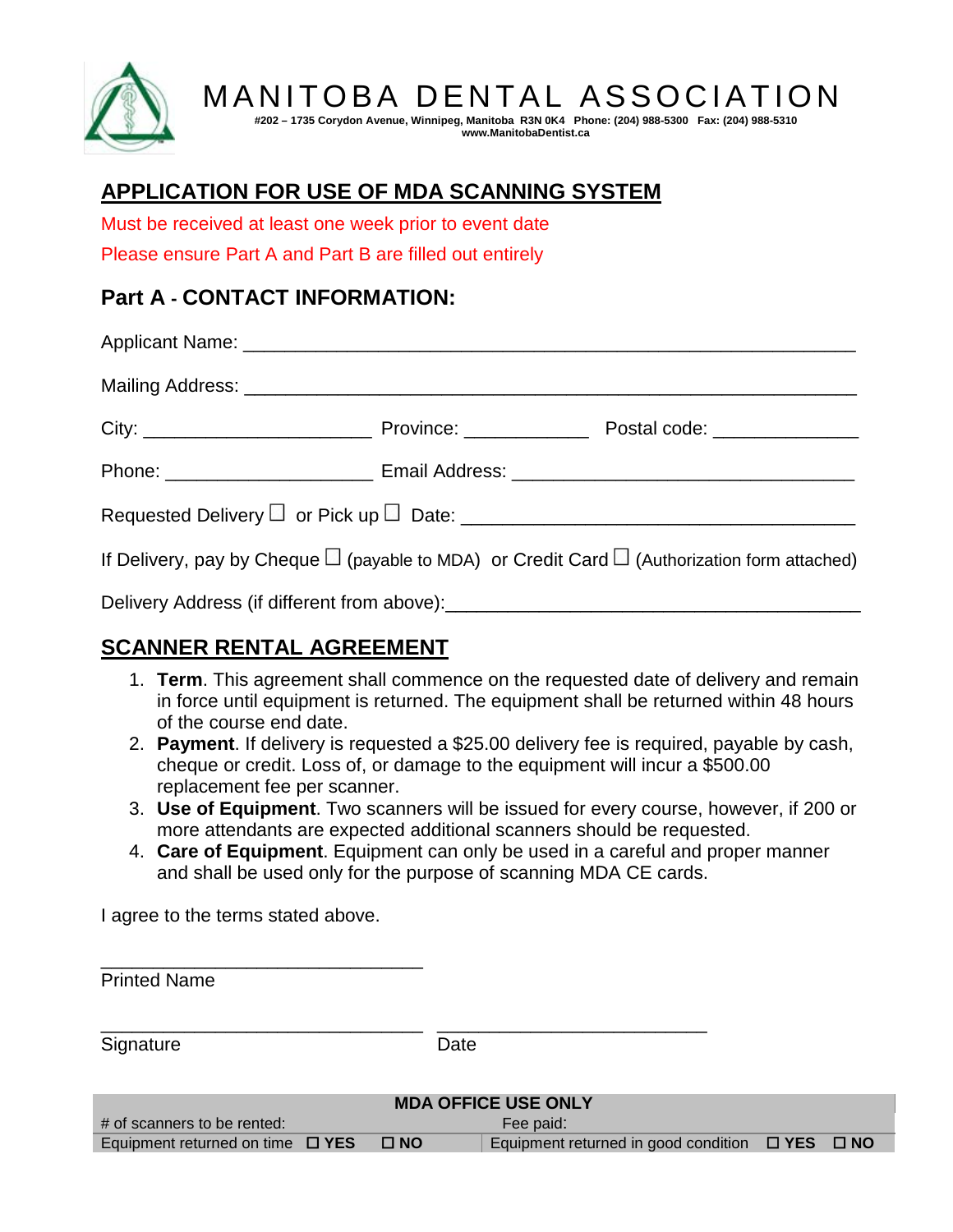

## MANITOBA DENTAL ASSOCIATION

**#202 – 1735 Corydon Avenue, Winnipeg, Manitoba R3N 0K4 Phone: (204) 988-5300 Fax: (204) 988-5310 www.ManitobaDentist.ca**

### **APPLICATION FOR USE OF MDA SCANNING SYSTEM**

Must be received at least one week prior to event date

Please ensure Part A and Part B are filled out entirely

#### **Part B - CE COURSE INFORMATION:**

| A detailed event itinerary must be provided to ensure correct data upload. Please include<br>any scheduled breaks, lunches or dinners. |  |  |  |  |
|----------------------------------------------------------------------------------------------------------------------------------------|--|--|--|--|
|                                                                                                                                        |  |  |  |  |
| Scheduled break start: ___________________<br>Scheduled break end: ____________________                                                |  |  |  |  |
| <b>Course End Time:</b>                                                                                                                |  |  |  |  |

Attendees must scan in at the beginning of the event and scan out when leaving after the event has finished. Scanning in and out for lunch/dinner or any other scheduled breaks is required. CE credits are only awarded for learning time in the CE session.

A credit hour is recognized for an hour of instruction, lecture or participation. Attendees will receive credit only for the total number of hours as scanned. Members will receive a maximum of six credit hours in a given day.

Please be advised that scanned data is uploaded at the MDA office following the event and will be added to individual member's account once this process is complete. Members may access most current transcript by their online portfolio available at: [www.manitobadentist.ca](http://www.manitobadentist.ca/)

| <b>MDA OFFICE USE ONLY</b> |               |  |  |
|----------------------------|---------------|--|--|
| Subject code:              | Program code: |  |  |